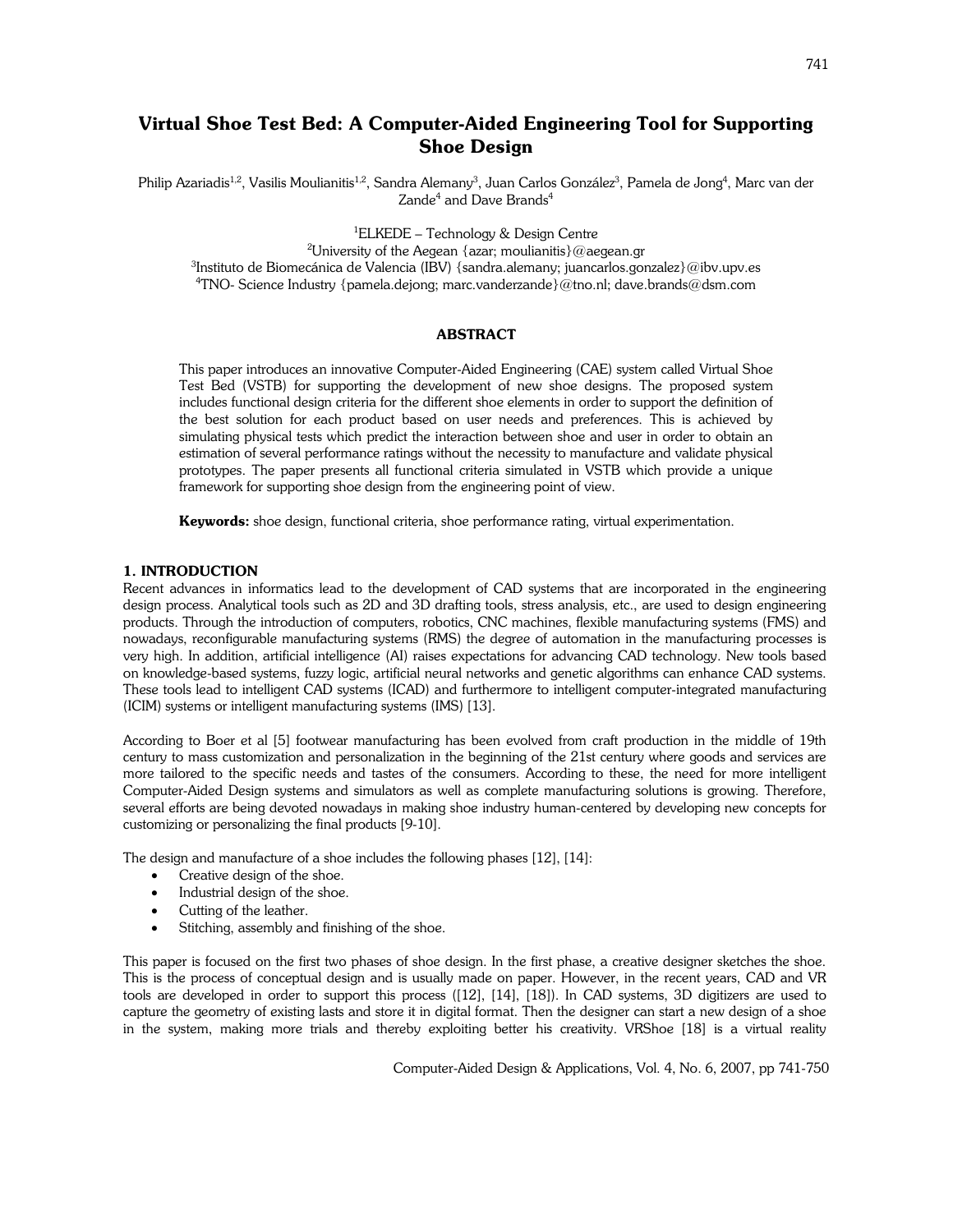environment for designing shoe aesthetics which gives in the whole conceptual design process more immersion and interaction supporting the designer's work. Commercially available tools for digitization of last and conceptual design of shoe include amongst others the LastElf and the ImagineElf by Digital Evolution System [6], RhinoShoe by TDM Solutions [17], Shoemaker by Delcam [16] and RomansCAD by Lectra [15]. More tools are now available which can be used to accelerate concept design by eliminating tasks like reverse engineering and surfacing from the early designphases of shoe [4], [11].

Industrial design involves the conversion of the concept into real product. This process is performed mostly by technicians who ensure the correct proportions and dimensions of the design and the easiness of manufacture. This phase includes the pattern-making of the design which is the conversion of the 3D upper of the shoe into 2D forms which will be cut in the following phase from a 2D leather ply. This process involves the flattening of the 3D design [2], [3], and the addition or removal of the material in order to be assembled in the 3D final product. The process of flattening using a CAD system is very quick comparing to the manual process and it is supported by almost all systems' developers.

Concluding, footwear industry is being modernized by using the technologies mentioned above to develop new shoe designs and collections from three up to six times per year. However, from the engineering point of view, no significant progress has been achieved so far towards supporting the design of new concepts of footwear in other aspects such as: rigid elements (heel/toe elements), flexible/soft elements (heel cushions, joint flexion elements) and 'sock' (or upper) elements (water and temperature regulating elements).

This paper introduces an innovative Computer-Aided Engineering (CAE) system for supporting the development of new shoe concepts. This system includes functional design criteria for the different shoe elements in order to support the definition of the best solution for each product based on user needs and preferences. This is achieved by simulating the behavior of shoe components and the interaction between shoe and user in order to provide a predictive estimation of the fitting, comfort and performance ratings without the necessity to manufacture and validate physical prototypes.

## 2. VSTB ARCHITECTURE

The main architecture of VSTB is depicted in Fig. 1. The system is intended for maximum usability and therefore input data can be generated from a CAD system ("CAD output") with the form of STL files representing the surface geometry of all shoe components. This data can be directly transferred into a "VSTB input file" or to the VSTB graphics environment ("GUI I/O"). In the latter case, the user has the opportunity to provide additional data in order to configure the underlying virtual tests. An intermediate "Shoe Shape Simplifier" (SSS or 3S) is invoked in order to prepare the necessary geometric data to perform the VSTB tests. The VSTB simulation processor executes the tests specified in the "VSTB input file" and reports the results in the "VSTB output file". The user is then able to see a visual interpretation of the results in the system's GUI or to import them in a "Third party's GUI" such as the GUI of a CAD system.



Fig.1: The main architecture of VSTB.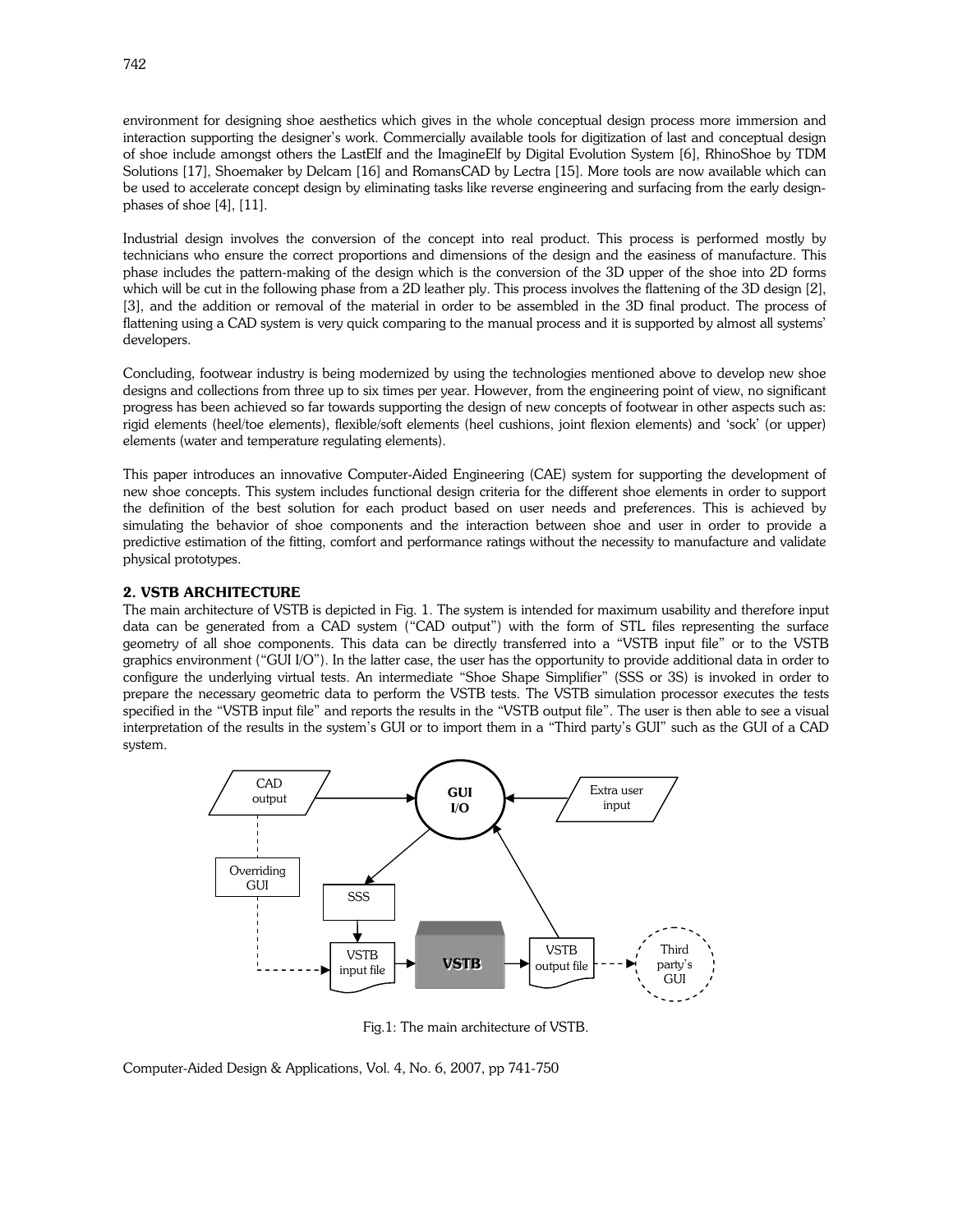To facilitate data exchanging between a shoe CAD system and VSTB, both input and output files are xml-coded with fixed specifications. However, it is out of the scope of this paper to provide extensive information about the corresponding file formats.

The basic building blocks of the system are shown in Fig.2:

- A converter from the CAD system to the VSTB simulation: With this subsystem the user and/or the converter is associating shoe parts with materials properties and VSTB tests.
- The VSTB simulation processor: The core subsystem which computes shoe properties with respect to the underlying formulation of shock absorption, cushioning, bending/flexibility, torsion, stability, weight, thermal comfort and fitting.
- Databases: The "materials" database holds the necessary material properties related to the VSTB tests; The "anthropometric" database holds data values with respect to foot dimensions; The "limits" database holds boundary values of the evaluated properties related to typical use or typical user groups (children, elderly, men, women, …) of the shoe under evaluation.
- Performance evaluator: This subsystem is responsible for presenting the calculated values (scores) to the user according to the corresponding boundary limits.



Fig. 2: The building blocks of the proposed VSTB simulation.

# 2.1 CAD to VSTB Converter

Shoe data are exported form the CAD system as a set of STL files. The converter processes shoe geometry and through Shoe Shape Simplifier the most essential/critical sizes/measures of the shoe are calculated. That data are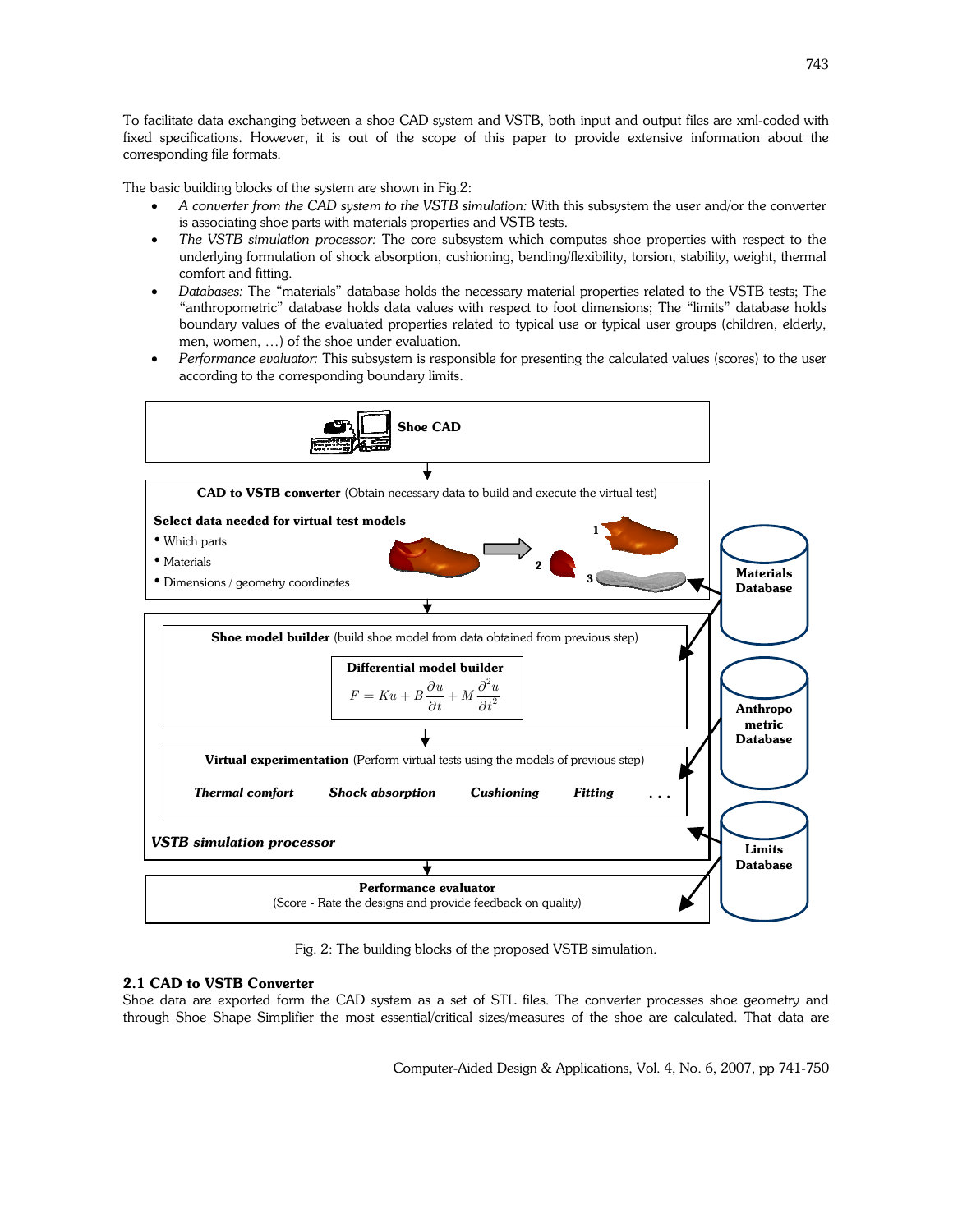passed to the VSTB core processor for performing the actual virtual tests. This simplification process is necessary in order to avoid employing a complete 3D shoe model along with a complex Finite Element Method in the VSTB core unit. Under this way it is possible to avoid developing an expensive tool that would work rather slow and would need quite some expertise from the user which is often not available in the shoe industry. It is therefore chosen to use a simplification which might be less accurate, but it is much quicker and less expensive.

# 2.2 VSTB Simulation Processor

The core subsystem of VSTB is responsible for two tasks: (a) Building an adequate differential model of the various shoe components and (b) executing the virtual tests selected by the user. A brief description of these tasks is given below.

# 2.2.1 Differential Shoe Model

In principle three modeling methods were considered for use in the VSTB:

- DF: analytical differential equation of dynamic force equilibrium. Predominantly one-dimensional analytical description which can be resolved using available numerical methods and/or toolkits.
- MB: multibody models. Multi-dimensional differential description modeled like a set of springs-dashpots and masses which allows for detailed contact interaction (geometry). No internal stresses / strains can be computed.
- FE: finite element models. A continuum is separated in a finite number of sub volumes. Stress equilibrium is computed for each volume. Detailed geometric description, internal stresses and strains can be computed.

Tab.1 lists all three modeling methods mentioned above along with their advantages and disadvantages with respect to the VSTB concept. Based on these remarks the current version of VSTB simulation processor is implemented using the DF model. The main idea is to start with a less complex modeling scheme and later improve only those tests which might work less accurately.

| Model type               | <b>Benefits</b>                                | Drawbacks                               |
|--------------------------|------------------------------------------------|-----------------------------------------|
| DF: differential model   | Few material parameters required.              | Very simplified, constant, simple       |
|                          | Computationally fast.                          | geometry assumed.                       |
|                          | Easy pre-/post-processing.                     | Limited validity range.                 |
|                          | Easy to implement.                             | Identification from certain (geometric) |
|                          |                                                | parameters from 3D CAD file is needed.  |
| MB: multibody model      | Medium number material parameters.             | Less simplified.                        |
|                          | Computationally fast.                          | Less model assumptions needed.          |
|                          | Easy pre-/post-processing (when made           | More difficult to implement.            |
|                          | scalable).                                     |                                         |
| FE: finite element model | Realistic/accurate.                            | Many parameters to identify             |
|                          | Detailed contact interaction.                  | Large computational effort.             |
|                          | Detailed stress – strain computation possible. | Automated tools required for pre-       |
|                          | Effect shape changes on global external forces | processing.                             |
|                          | can be determined.                             | External (commercial) code is required. |
|                          | Many parameters can be varied.                 |                                         |

Tab. 1: The pros and cons of the three modeling methods taken into consideration for the VSTB tool.

Using DF model, the geometry of shoe elements is described mainly using one dimensional parameters expressing such entities as lengths, widths, heights and thicknesses. These parameters are combined with the corresponding material properties stored in the materials database and the entire data is substituted in the appropriate differential equation according to the test which is performed.

# 2.2.2 Differential Shoe Model Solver (Virtual Experimentation)

In this step the real calculations of the shoe properties are performed taking into account the final differential equation(s) derived at the previous step. The solver uses boundary conditions stored in the limits database and applies the appropriate numerical method to obtain the final data consisting of reaction forces, motions, etc.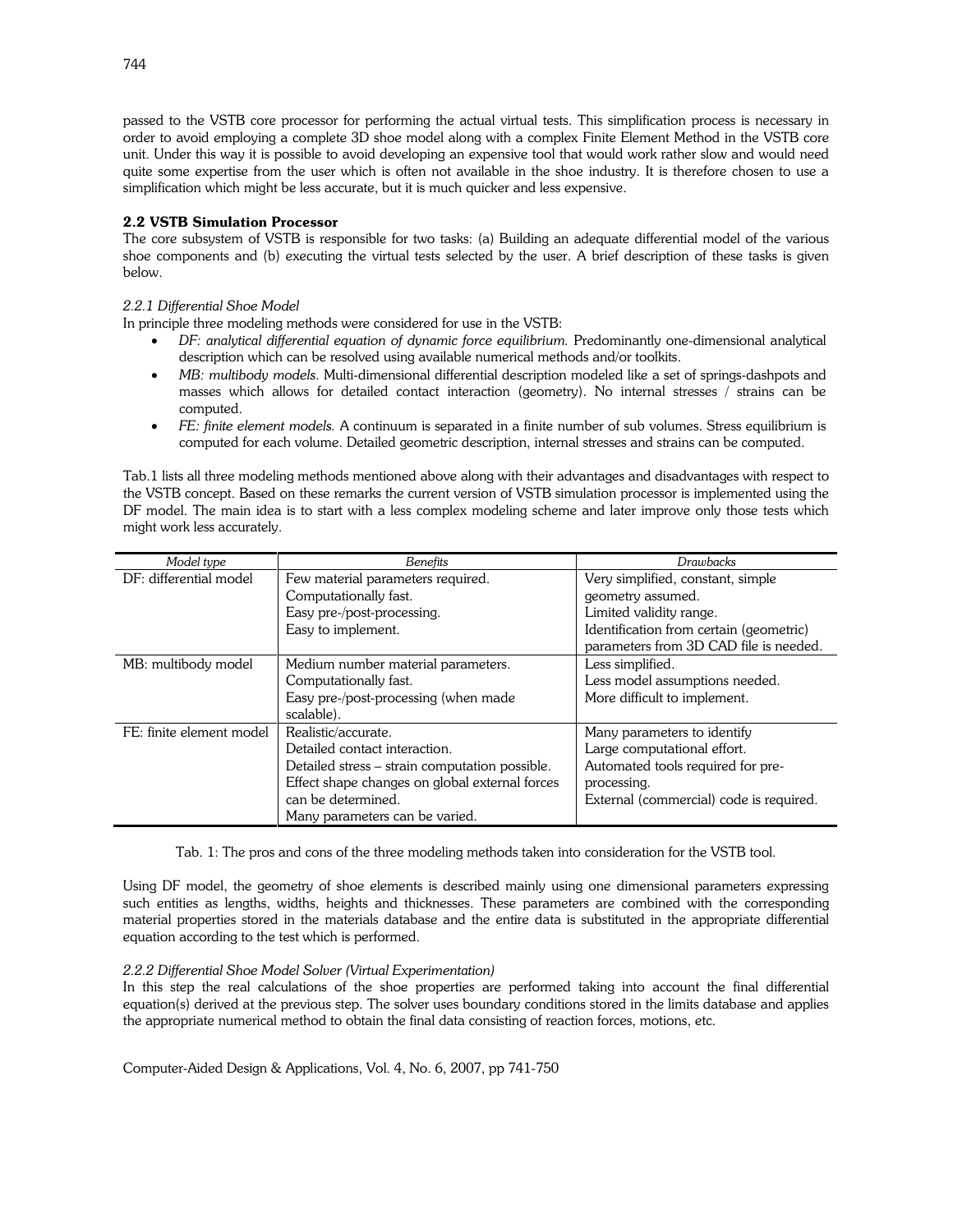#### 2.3 Performance Evaluator

In this block of the VSTB tool, the calculated output of the simulation processor is compared to the limit values that are defined for the specific shoe and its intended usage. Appropriate data are selected from the materials and limits database in order to calculate the performance rating (score) of the virtual tests that have been performed. These scores are displayed to the user using a graphical interface in order to provide a fast and comprehensive visual impression of the performance of the evaluated shoe. As an example, such a graphical interface is given in Fig. 3.



Fig. 3: The graphical interface for presenting the VSTB results to the user.

The output information of every virtual test is a score bar with two limits which define the suitable range to obtain an adequate behavior. The score obtained for each functional aspect is a weighted value calculated from the parameters estimated with each prediction model. For example, the output parameters for the shock absorption model are energy absorption and rigidity. Therefore the corresponding shock-absorption score is a weighted combination of these two parameters.

#### 3. VSTB TESTS

n this section we provide the main principles of the various VSTB tests. A complete description of each test is considered to be out of the scope of this paper.

#### 3.1 Shock Absorption

The shock absorption test simulates the behavior of shoe materials in the first phase of walking, when heel contacts the ground. In this phase a significant impact force is transmitted from the heel through all the body joints which could be damaging under repeated cycles. In lab environment this is simulated as a drop test carried out with physical prototypes. The vertical displacement and the energy dissipation are measured to evaluate the shock absorption property of the shoe [7]. In VSTB, shock absorption is simulated using the parts of the shoe which correspond to sole, mounting insole and insole. The DF model requires the thickness of each component and material properties like, for example, the coefficients of rigidity and viscoelasticity.

The corresponding mathematical DF model has been obtained after performing several tests with real and simulated materials and comparing the results. In this way, a general DF model has been developed to be further fine-tuned in order to particularize the behavior of each material. This DF equation relates the mechanical stiffness  $\sigma$  and strain  $\varepsilon$ (time function curves) by means of eight coefficients for each material. The final behavior is obtained combining the model of all the materials of the bottom part of the shoe.

$$
\sigma = a + b \cdot \varepsilon_i^c + d \cdot \varepsilon_i^e \cdot \dot{\varepsilon}_i^f \cdot |\dot{\varepsilon}_i|^g - h\dot{\sigma}
$$
\n(3.1)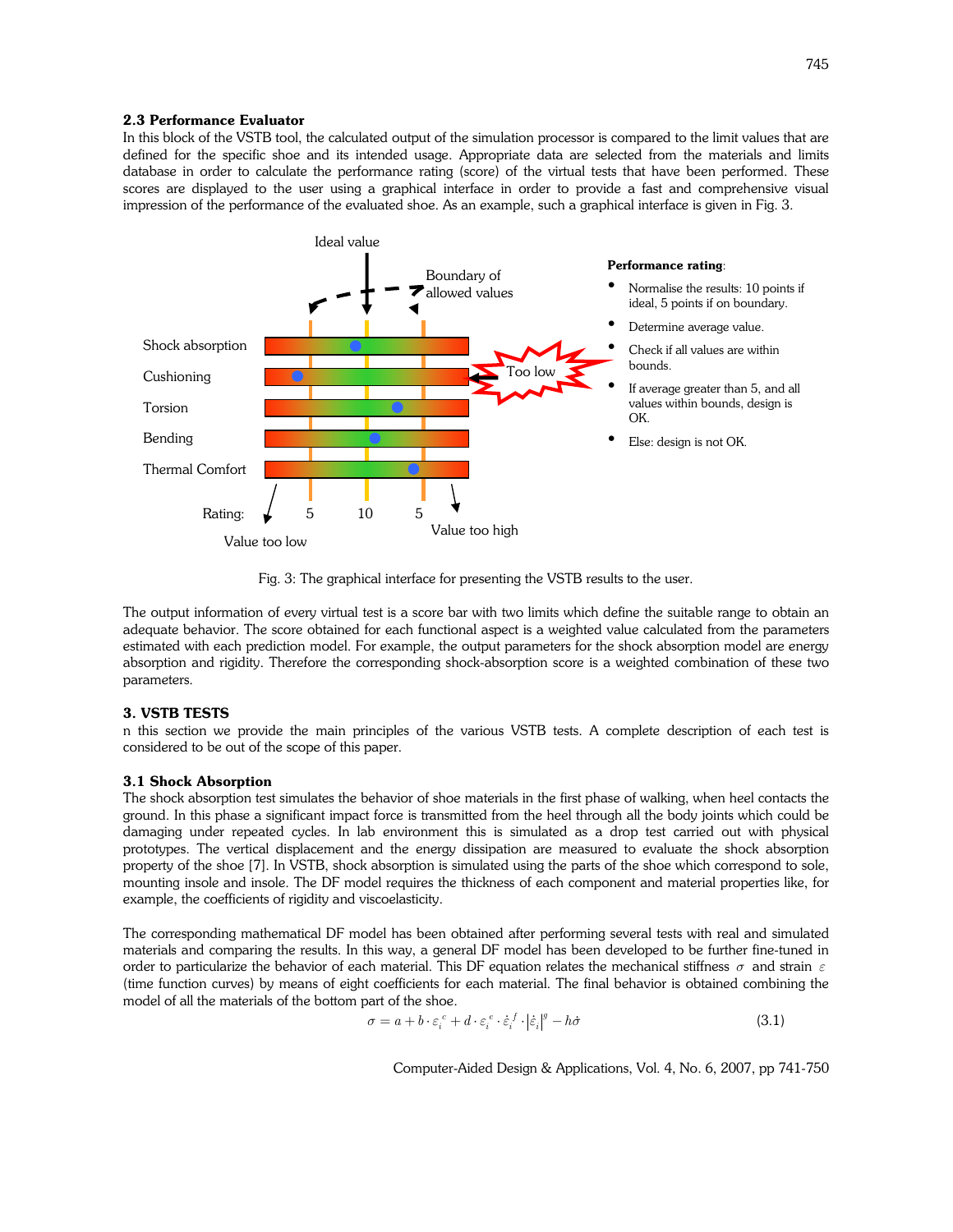$$
\varepsilon = \sum \varepsilon_i \tag{3.2}
$$

The resulting output of this test consists of the following parameters:

- Energy absorption: Capacity for absorbing energy during deformation.
- Maximum deformation: Maximum level of compression of the sole materials under load.
- Rebound: Residual displacement between two consecutive steps.
- Dynamic stiffness: Expresses the necessary force required to compress the material.
- Dissipated energy ratio: Represents the capacity of the material for dissipating the shock energy.

## 3.2 Cushioning

This test simulates the capacity of the material for distributing in an adequate way the pressures: (a) under the heel, first metatarsal head and first toe (high pressures), and (b) on the footplant (low pressures). In lab environment this test is carried out with physical prototypes and a universal test machine which allows introducing specific pressure – time loads carrying out a displacement control [1]. In VSTB, cushioning is simulated using the parts of the shoe which correspond to sole, mounting insole and insole. The DF model requires the thickness of each component and material properties like, for example, the coefficients of rigidity and viscoelasticity. The corresponding mathematical DF model has been obtained according to the strategy described in section 3.1, while the resulting output consists of the parameters described therein.

## 3.3 Torsion

The torsion test simulates the behavior of the shoe when it is revolved around its main (length) axis. In this test, the heel of a shoe prototype is usually fixed in a certain position and with the aid of lab equipment the forepart is rotated at predefined angles. In VSTB torsion is simulated using the various parts of the sole (forepart, midsole, heel, etc.). The DF model requires sole width, the thickness of each sole component and the corresponding material coefficients of rigidity.

The mechanical torsional behavior of the shoe is modeled as a set of torsion springs and dashpots in series and parallel. The torsion behavior for each geometrical and material part can be seen like a mechanical spring element with torsion stiffness  $k_{i,j}$  , where  $\,i\,$  denotes the part number and  $\,j\,$  the corresponding material. The resulting output of this

test is a global torsion stiffness coefficient  $\,K_t$  .

# 3.4 Thermal Comfort

The thermal comfort test simulates Thermal Transmission which allows obtaining the thermal resistance and the water vapor transmission of the footwear. These parameters are related with the temperature and humidity inside the shoe and in consequence with the thermal comfort. In lab environment, an impermeable sock that allows water vapor transport is introduced into the shoe. The sock is full of water at control temperature of 35ºC. The energy needed to maintain the water at the constant temperature of 35º is measured.

In VSTB, thermal comfort is simulated using all shoe parts. The DF model requires the thickness of each part, the percentage of the shoe surface covered by each material and the number of different shoe layers. The material properties required in this test include thermal and water-vapor resistance, absorption, wicking (water transmission coefficient through materials).

The corresponding mathematical DF model consists of two prediction modules. The first one estimates the whole shoe thermal characteristics, while the second model evaluates the shoe thermal comfort perceived by the user [8]. The resulting output of this test consists of the following parameters:

- Thermal resistance of the whole shoe.
- Water-vapor resistance of the whole shoe.

#### 3.5 Fitting

The fitting test simulates the fitting of the foot inside a shoe. The test assumes that the last has same 3D shape with the inside of the shoe. Under this way a set of measurement is performed in the shoe last and it is compared with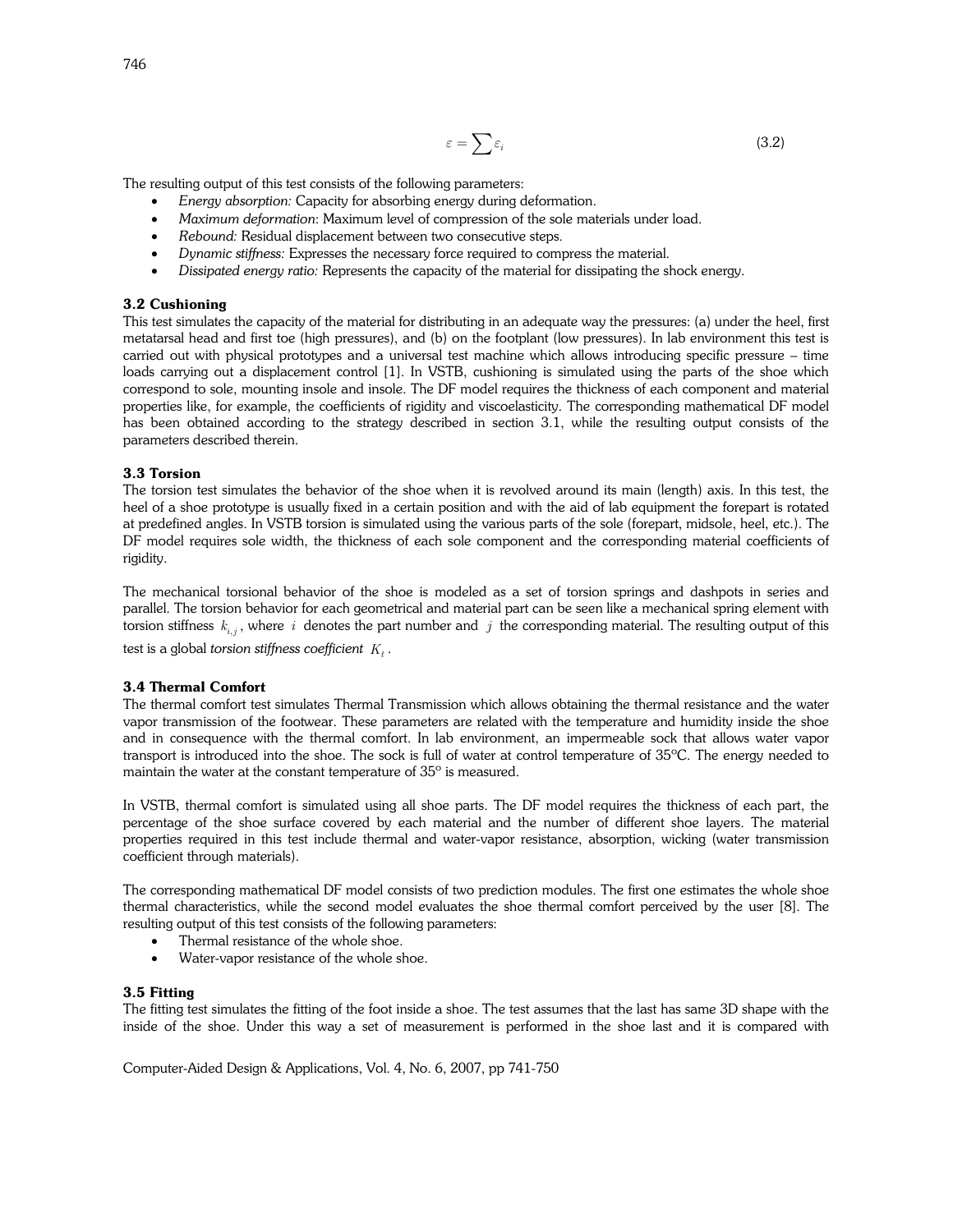corresponding measurements stored in the anthropometric database. Under this way it is possible to predict inaccuracies in shoe fitting that will make the shoe user feel discomfort or pain.

In VSTB, the set of measurements is calculated using the 3D surface of the shoe last (see Fig. 4a). This calculation is achieved by identifying key-points on the last surface and computing the appropriate (geodesic) distances between them. Similarly, the anthropometric database contains several measurements which correspond to anatomical points of the foot (see Fig. 4b).



Fig. 4: (a) Key-points and length measurements on the surface of a shoe last. (b) Anatomical points of the foot.

## 3.6 Weight

The weight test is used to estimate the real weight of a virtual shoe in VSTB. The test is implemented using the volume  $V_i$  and the material density  $d_i$  of every shoe part. The mass calculation is straightforward, i.e.,  $m = \sum d_i V_i$ .

## 3.7 Bending

The bending test simulates the bending behavior of the sole. During walking, shoe bending occurs in the region of the ball of the foot. Therefore bending is approximated as if the sole is fixed in this region. This approximation makes it possible to simulate the sole as a cantilever beam construction with fixation in the region of the ball of the foot and the (vertical) force applied in the heel redoing. Under this way it is also possible to validate this simulation in a laboratory set-up. In the VSTB bending test, the outsole, insole and mounting insole are of influence. The test accounts for different layers of these sole parts and their thicknesses. Furthermore, the DF model requires sole width, and material coefficients of rigidity.

The output of the test is determined as the first order coefficient of the fit through the bending moment versus the bending angle at predefined angles.

#### 4. THE VSTB APPLICATION

VSTB is implemented in MATLAB as a standalone application. Significant effort has been devoted in making the application friendly to the end-user in the Footwear Industry. The main GUI is depicted in Fig. 5. The application is divided into several windows including:

- The 3D graphics window for displaying the 3D surface of the shoe and its last. This window is also used for making parts selection and assigning materials to the various pieces of the footwear.
- The Shoe Components pane for displaying the main structure of the shoe along with its various parts which are linked to the corresponding STL files.
- The Appearance and Properties pane, for displaying information related to the shoe, its intended usage environment, and for controlling the display of the various parts.

i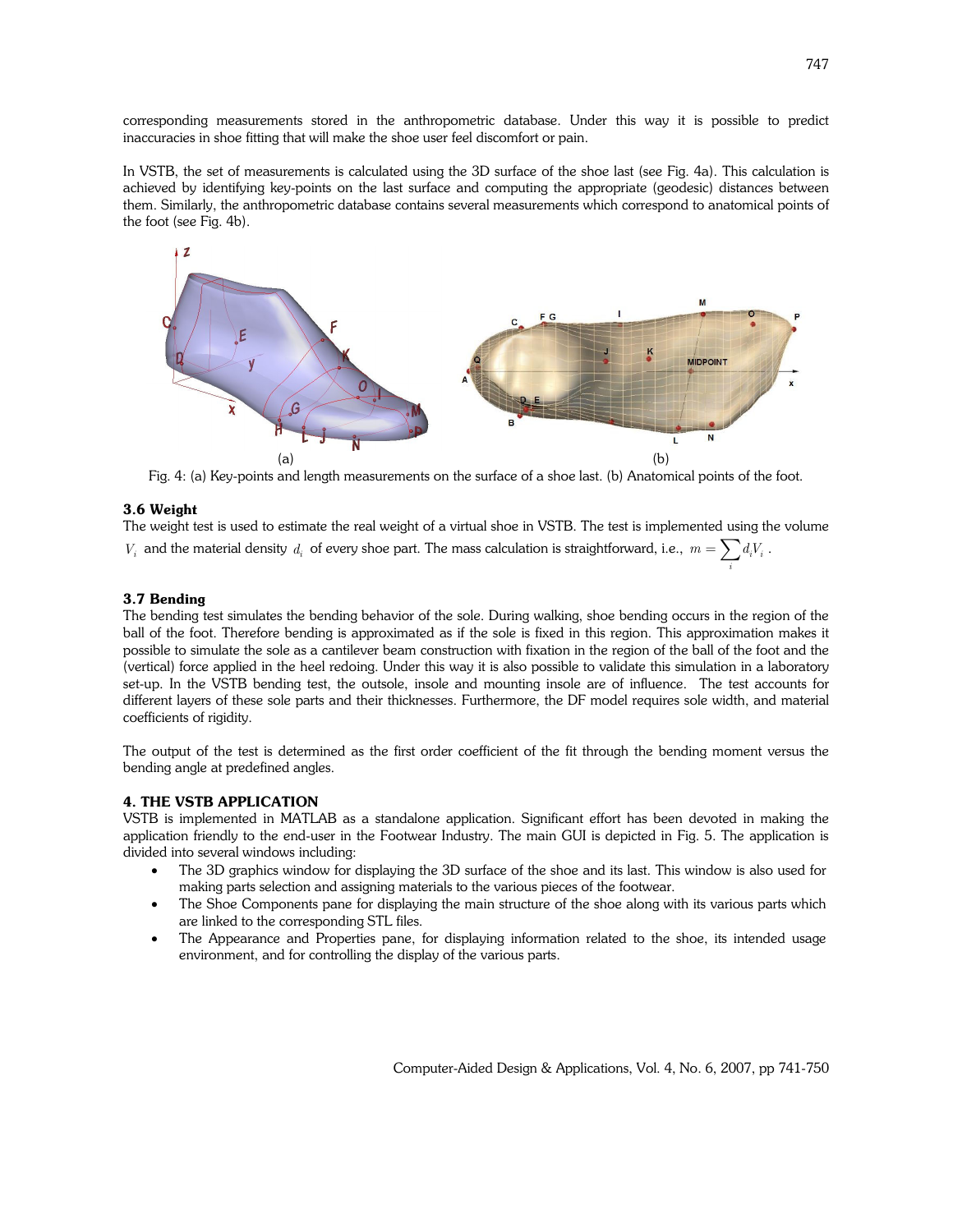

Fig. 5: The main GUI of VSTB application.

The entire application is controlled through a dialog interface called as "VSTB Wizard" which is responsible for collecting the necessary information for defining the shoe structure, assigning materials to shoe parts, and selecting and configuring the VSTB tests. Fig. 6 shows a few indicative steps of this procedure. Virtual experimentation is completed in seven sequential steps of the VSTB wizard.

| VSTB Wizard (Step 3/7)                                                                                                                                                                                                                                  | L.                                                                     | VSTB Wizard (Step 4/7)<br>×<br>L.                                                                                                                                                                                                                                      |
|---------------------------------------------------------------------------------------------------------------------------------------------------------------------------------------------------------------------------------------------------------|------------------------------------------------------------------------|------------------------------------------------------------------------------------------------------------------------------------------------------------------------------------------------------------------------------------------------------------------------|
| Select Tests<br>Select the Tests for simulation:<br>$\nabla$ Bending<br>VVeight<br>Shock Absorpt<br><b>V</b> Low Pressures<br>M High Pressures<br>Thermal Comfort<br>$\boxed{\mathsf{v}}$ Torsion                                                       |                                                                        | Material & Thickness<br>Insole<br>$\overline{\phantom{a}}$<br>0.01<br>Poliester+Viscous<br>Auto 3S<br>Outsole-<br>0.01<br>$\overline{\phantom{a}}$<br>Rubber Polyurethane<br>Auto 3S<br>Mounting-<br>$\overline{\phantom{a}}$<br>Poliester+Viscous<br>0.001<br>Auto 3S |
| Previous                                                                                                                                                                                                                                                | Next                                                                   | Thermal Comfort S<br>Previous                                                                                                                                                                                                                                          |
| (a)                                                                                                                                                                                                                                                     |                                                                        | (b)                                                                                                                                                                                                                                                                    |
| VSTB Wizard (Step 4b/7)<br>- Thermal Comfort setup-<br>Part 2<br>Temperature:<br>Upper<br>Insole-<br>Thinsulate/AT001<br>None<br>27<br>Lining-<br>Mounting-<br>Number of Layers:<br>None<br>None<br>$\overline{a}$<br>Outsole<br>None<br>Toecap<br>None | $\Box$ $\Box$<br>$\mathbb{R}$<br>$\ddot{}$<br>$\overline{\phantom{a}}$ | VSTB Wizard (Step 7/7)<br>$\Box$ $\Box$<br>l×<br>Results<br><b>Torsion</b><br>Total Weight<br>0.000806811<br>Thermal<br>High Pr<br>Low Pre<br><b>Shock A</b><br><b>Bending</b><br>2.5<br>7.5<br>$\mathcal{L}_1$<br>10                                                  |
| Previous<br>(c)                                                                                                                                                                                                                                         | Check and Run                                                          | Previous<br>(d)                                                                                                                                                                                                                                                        |

Fig. 6: A few indicative steps of running the VSTB application through the VSTB Wizard. (a) Selecting of VSTB tests to perform. (b),(c) Selecting materials for the appropriate shoe parts. (d) Displaying the results to the end-user.

Currently the VSTB application is under validation with the aid of footwear companies involved in this research. Individual tests have been checked by comparing the simulation results with the results of real tests carried out in lab. At this point the validation results are quite promising since the simulation and lab results match closely. Fig. 7 shows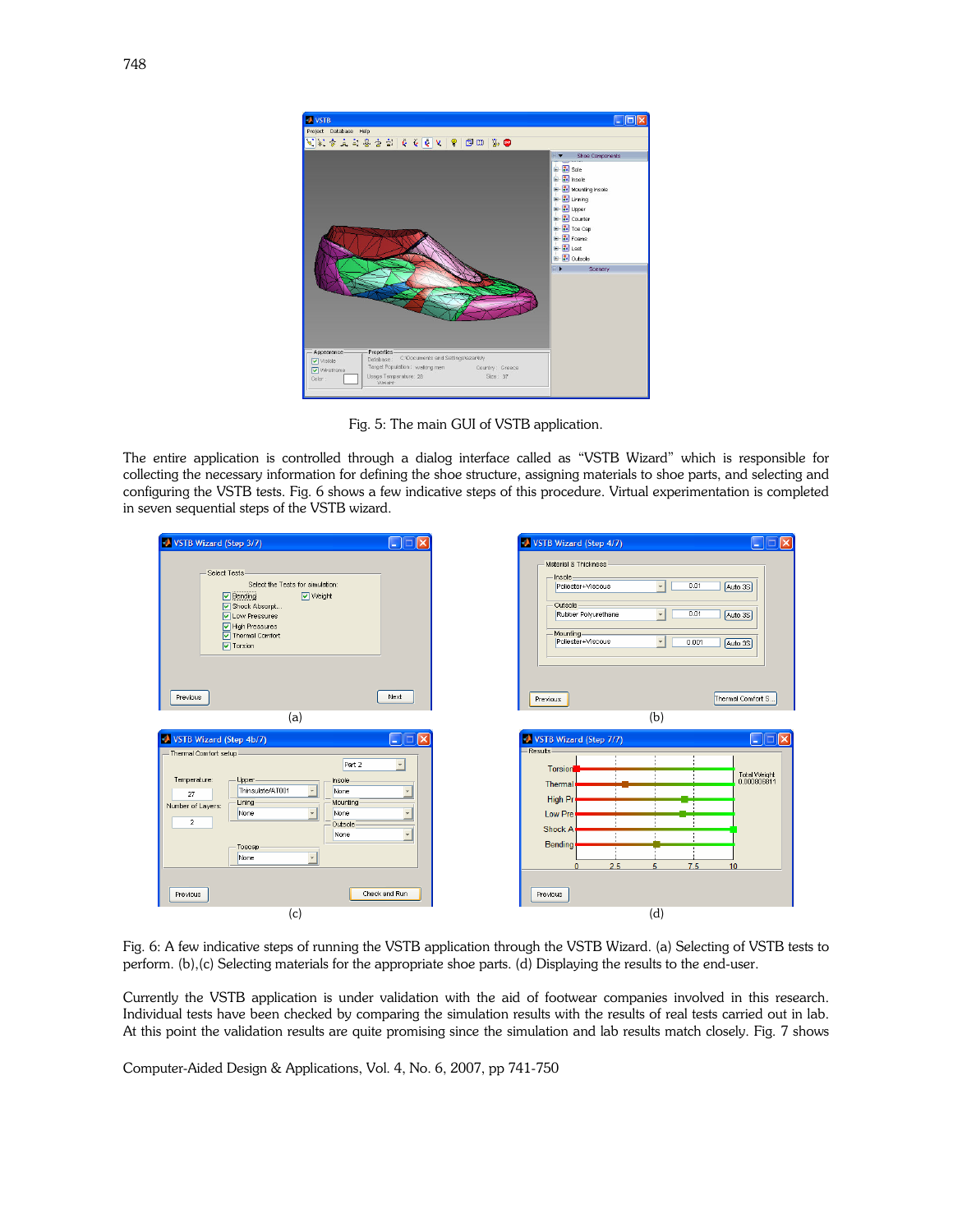the validation results of the cushioning test where four sandwiches were build combining four different materials in a wide range of mechanical properties.



Fig. 7: Results of the validation of the cushioning test with different combination of materials.

Formulating the thermal comfort test is a more complex process since several shoe components are involved in the prediction model, while manufacturing variables have a significant influence (i.e., glue applications impose further heterogeneity in the shoe upper). The developed DF model for the thermal comfort test has been tested against twenty-five different shoe models the simulation results are very close to the real ones. Fig. 8 depicts the results of water-vapor resistance (Re).

#### Re measured vs Re predicted



Fig. 8: Correlation between the measured and predicted values of the water-vapor resistance (Re) for 25 shoe samples.

Finally, all VSTB tests currently run in PC with a Pentium M-1.86GHz and 1GB memory in less than a minute.